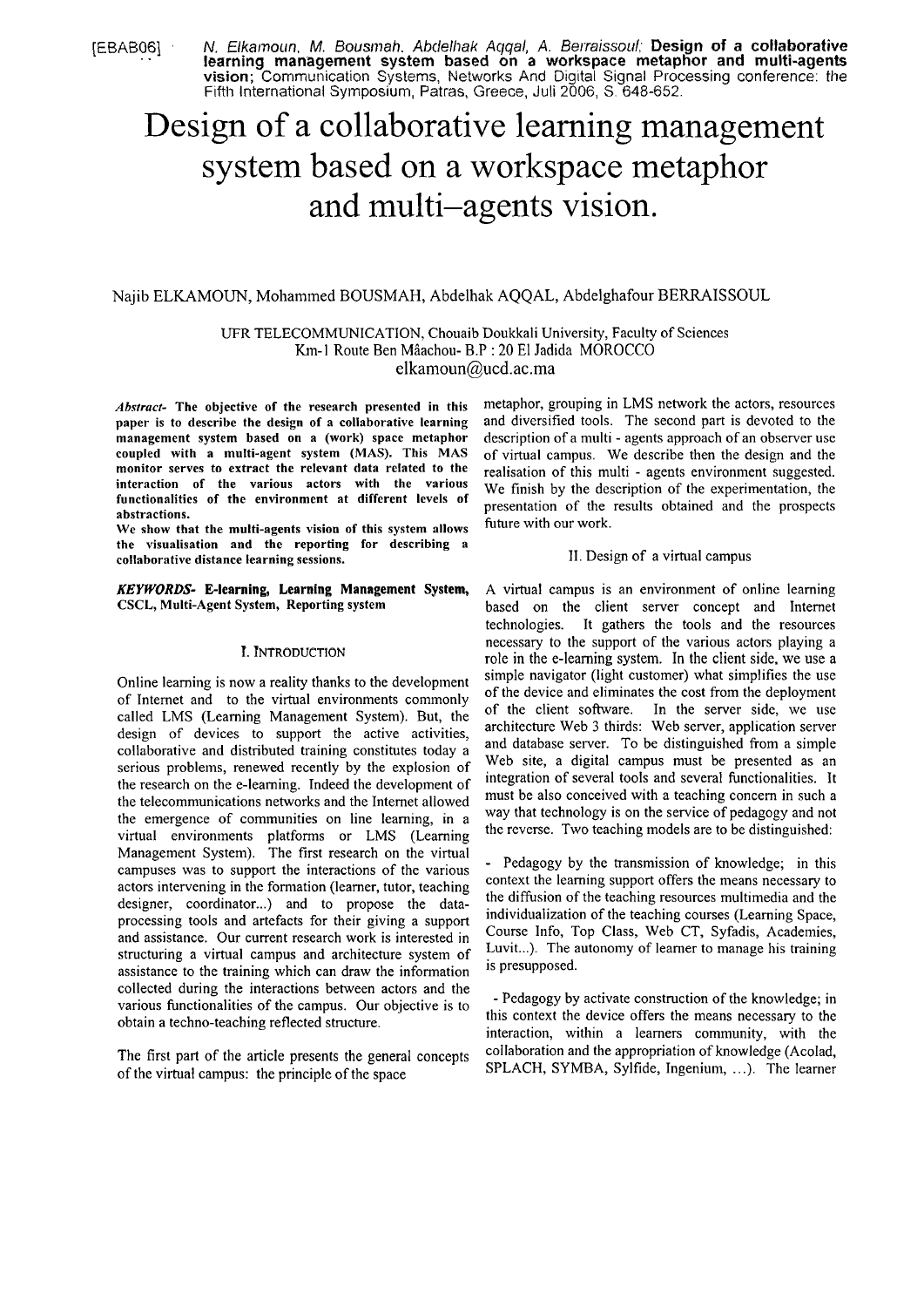capacity to collaborate, share and build with other new knowledge and new abilities is presupposed.

Another characteristic of the virtual campus would be to organize itself conceptually and structurally starting from the metaphor of the real campus. Basically the inetaphor is a cognitive framework of reference and interpretation. It allows the projection of a more familiar concept, more concrete, the source (here the real campus), on another concept which is it less, the target (here the virtual campus) [I]. A user will be able to thus invest a new world with a cognitive framework of reference already established. There are several manners to make metaphor of an LMS with different implications for the user as well on the navigation as on contents comprehension.

Figure 1 represents the organization of our virtual campus in spaces. We assign to each space an evocative name, functionalities, teaching resources, technological tools of which the actors, who attend it, have need to carry out their activities of training and an use monitor (see following paragraph). It should be noted that it is necessary to think the technical integration, graphic and especially teaching of the all accessible means in a space while thinking the teaching relation between actors [2]. A space is not opened for anyone and it requires an actor authentication. The membership of this space can use the whole of these space resources. On these considerations we conceived and carried out a e-leaming that we propose to describe below as way of illustration. This device, carried out by our research team in 2002, since is used for the continues formation and a support to the blended learning in telecommunications and networks (DESS Telecommunications and Networking) [3].



Figure  $1$ : Organization of the virtual campus in spaces

We will describe now the platform **M@roc T616Forrnation** (MTF), that we have developed in the Telecommunications & Network laboratory at Chouaib Doukkali University (EI Jadida). This e-leaming platform, which rests on the Internet technologies, is the first e-learning platform in Telecommunications and networks filed in Morocco.

MTF Platform is founded on a space metaphor which puts in Scene the usual places of the formations in order to allow:

- 
- contents consultation of the courses,<br>the documents uploading useful for the activities training,<br>The contact between tutors and learning how to solve
- encountered problems.<br>collaboration between users on MTF platform thanks
- to the forums, chat discussion and the e-mail,<br>the group realization of the projects.<br>the learning/planning management by the diary.
- 
- 

We can find on this platform the principal tools used on the e-leaming and collaborative work:

• the e-mail, a space of communication which allows the sending and the reception of mails.

• the forum space allows c learner and the tutors on a given subject

• the Chat (or instantaneous mail) allows a real time discussion between in all MTF members.

• the delivery point of teaching documents which makes it possible to propose documents in digital form (Word, Excel, Acrobat, etc.) to the whole of the group.

Tools of organization and project management (divided Diary, planning).



<u>ন| সঙ্গত -| নাথানা স্বামাতানা নাথানা স্বাস্থ্যসংখ্যক</u>

Figurc 2: Thc public space of platform MTF



Figure 3: Example of a the activities space on platform MTF

#### 111. Software agents

An agent is a software entity capable of acting intelligently on behalf of a user, in order to accomplish a given task. Agents, like humans, CO-operate so that a society of agents can combine their efforts to achieve a desired goal. The characteristic properties of the agents are: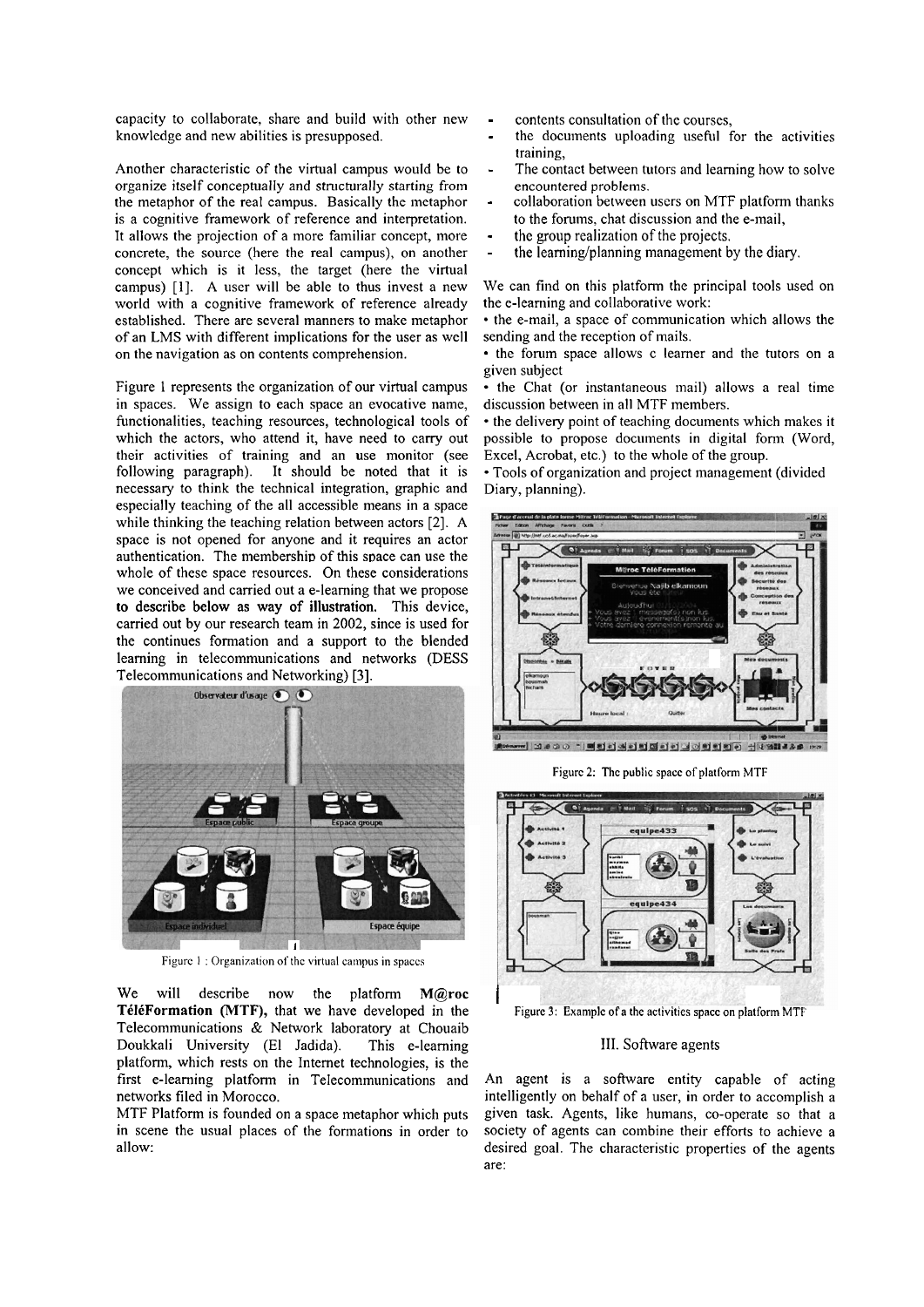- Autonomy
- Proactive intelligence (agents do not simply to act in response to their environment, but are able to take initiative)
- Temporal continuity (they are continuously running processes),
- Mobility,
- Rationality/benevolence (agents don't have conflicting goals)
- Adaptive intelligence (agents have the ability to  $\bullet$ learn).

Compared to objects, software agents have their own thread of control, localizing not only code and state but their invocations as well. In other words, agents themselves define when and how to act.

Agent-oriented methodologies and platforms have become a priority for the development of large scale agent-based systems. Several methodologies have been proposed for the development of multiagent systems (MAS), they are either an extension of object-oriented methodologies (for example MaSE : Multiagent System Engineering) [4] or an extension of knowledge-based methodologies ( for example: CommonKADS) [5].

We have chosen the MaSE methodology (Multiagent System Engineering) for the development of our software agents. This choice is justified by:

- The simple, modest and pragmatic vision which MaSE gives to the definition of an agent
- The automation process for creating software agents
- The availability of documentation.

The systems based on agents specified starting from this methodology are often difficult to implement directly starting from the standard programming languages like Java or others. Several tools are developed recently for multiagent systems programming: JADE [6], Zeus [7], MadKit [8], AgentBuilder [9]. For our part, after an evaluation of the most popular platforms of multiagent systems development, we have chosen JADE (Java Agent Development Framework) which is a middleware that facilitates the development of multi-agent systems. It includes:

- A runtime environment where JADE agents can "live" and that must be active on a given host before one or more agents can be executed on that host.
- A library of classes that programmers have to/can use (directly or by specializing them) to develop their agents.
- suite of graphical tools that allows  $\mathbf{A}$ administrating and monitoring the activity of running agents.

Basing on our model of virtual campus and on an approach centred on the roles and competences, we can specify and identify the agents which will build our reporting system of use. This process is located in an iterative step of design whose results presented hereafter

are those of the most recent iteration. We present in figure 4, an observer system of use for a given space.



Figure 4: an observer system of use for a given space.

The agent hierarchy of our reporting system is made around several supervisory spaces agents. In occurrence public space, the group space, the team space and individual space. Each supervisory space agent communicates with four agents: the supervisory agent of the actors, the supervisory agent of the activities, the supervisory agent of the resources and finally the supervisory agent of the tools. Each one of these four agents can supervise other agents of lower hierarchy. For example, the supervisory agent of the tools can supervise the mail agent, the forum agent, the discussion agent, the document agent and the diary agent. Finally the communication with the user must be ensured by an agent interfaces graphic. We summarize the specifications of the agents here constituting our reporting system:

• Graphic interface agent (GUI Agent): its role is to ensure the human/machine communication trough a simple and convivial graphic interface.

· Supervisory Agent of space (public, group, team, individual): This agent is the access point to the space of which it is monitor. It answers the lower hierarchy agents for a reporting of a given period of use.

- Supervisory Agent of the actors: It supervises the whole of the actions carried out by an actor while providing a decision on its behaviour during a training session.
- · Supervisory Agent of the activities: It indicates the degree of project respect and the level of activity success.
- Supervisory Agent of the tools: Its role is to provide statistics concerning the use of the tools with a relation of a given space.
- Supervisory Agent of the resources: It gives information on the use of the resources of a given space.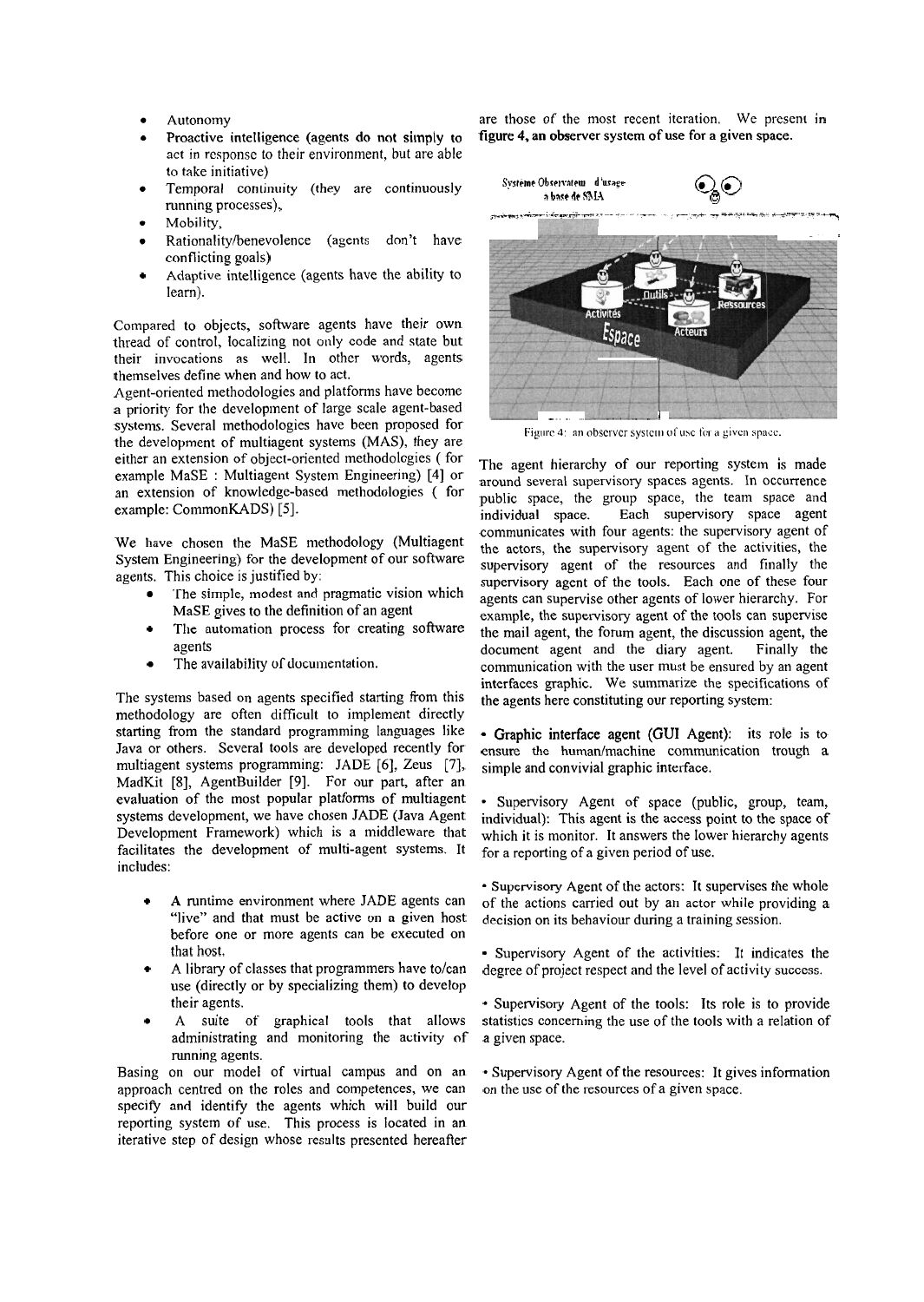### IV. Experiinental validation

#### 1.Description

Now, the majority of the universities in the world study how to introduce distance learning into their program. In the case of the Moroccan university, since 2003, we have conceived and tried a blended methodology combining classical learning with distance learning. This experiment is within the framework of the initial Training, where 27 students prepare a Master in Telecommunications and Networks (2002-2004 promotion). The distance training proceeded over six weeks and consists of three activities.

Activity 1: The first activity corresponds to the collective choice of a name for promotion. The objectives referring to this activity are: to carry out a research and a synthesis on the history of the telecominunications networks, to identify the outstanding people in this history and having contributed to the development of telecommunications and networks and to make the final choice of a name for promotion, by consensus or vote. The design and the teaching architecture of this activity are defined starting from an analysis of cl@p methodology (Michinov and Al, 2003). The originality of this inethod consists primarily in the fact that it insists on the need for a good online activities scenario, where learner is the principal actor of his training.

Activity 2: The objective of the second activity is to draw up a Panorama of high flow networks technologies and their architecture (Services and protocols). Learners are invited to follow a multimedia course, to answer QCM questionnaires and to realise interactive exercises founded on simulation.

Activity 3: At the time of this third activity, the students make a comparative study of the various solutions "high flow networks ", by working out for each one of them the principle of operation, the material necessary, the cost, the advantages, the disadvantages and the field of application. Learning carried out this activity of training per team in a given time and with the assistance of the tutor. The principal objective of this activity is to initiate the students with the collaborative training.

#### 2 *Afirst assessmen!*

All the interactions between the actors and the environment are available at ends of analysis at the end of the training course. The observer of uses, which we have developed, us made it possible to collect information concerning: i) the whole of the actions carried out by an actor during a remote training course where each event is dated and commented on (figure 5). ii) the success rate of an activity (figure 6). iii) The use statistics of the tools (figure **7).** 

|                                                                                                                                                            |                                                                                                                  | Francise Phase Deutsine Phase Traisière Phase Guatriene Phase |                                                                                 |                                         |
|------------------------------------------------------------------------------------------------------------------------------------------------------------|------------------------------------------------------------------------------------------------------------------|---------------------------------------------------------------|---------------------------------------------------------------------------------|-----------------------------------------|
|                                                                                                                                                            |                                                                                                                  |                                                               | Ensemble des actions menés par l'utilisateur : elgouzi                          |                                         |
| ſde                                                                                                                                                        |                                                                                                                  |                                                               | Feneren                                                                         | <b>Discriminal</b>                      |
| 204057, ENTIMATTERSEE BY 18                                                                                                                                |                                                                                                                  |                                                               |                                                                                 | Cemessa west lacer Poughe (1,149-16) in |
|                                                                                                                                                            | 20452, Mesgergie egsp                                                                                            | Corressioneship 304-3410-14556 lill                           |                                                                                 |                                         |
|                                                                                                                                                            | 2014-15-2 Depth dan sejetidary is Forum sous le Bire : Presentation de l'entreprise                              | Ce suela Tenneses                                             |                                                                                 |                                         |
| 2004 E6 2. Discit Can suid dass le Faron sous le fire : presentable du suisi                                                                               |                                                                                                                  |                                                               |                                                                                 | <b>Cesada Teorisis</b>                  |
| 1794/52. Depind on suit dans le forum stus le file : contraintes                                                                                           |                                                                                                                  |                                                               |                                                                                 | Ce suiet a 0 réponses                   |
| 2014 (S.2. Décôchin systéers le Forum sous le titre them de la promotion                                                                                   |                                                                                                                  |                                                               |                                                                                 | Ce suiet a 0 reponses                   |
| 2004-05-2. Depition says faces to Forme sous to face this face desistances                                                                                 |                                                                                                                  |                                                               |                                                                                 | Ce suiet a 0 réponses                   |
|                                                                                                                                                            |                                                                                                                  |                                                               | 2004.05.2. Die heter seinigers is Forum saas is Sire etwasservanimidael de fil. | Ce suid a Creatises                     |
| 2004-05-2. Dépôt d'un document versionit dans l'espace modube43 sous le titre : L'histoire de la lelecommunication par. (Ce document n'a jamais été validé |                                                                                                                  |                                                               |                                                                                 |                                         |
|                                                                                                                                                            | 2004-05-2. Dépôt d'un document version0 dans l'espace module43 sous le tite : Les grands savants& classement par | Ce document n'a jamais été vainté                             |                                                                                 |                                         |
|                                                                                                                                                            | 2004-06-1. Entrée à l'espace salon equipe431                                                                     | reance informate                                              |                                                                                 |                                         |

Agent superviseur de l'activité  $\Box$  $\Box$  $\times$ **Appréciation de l'équipe : equipe431** résence : 60% (Sérieux) **Communication : dynamique Validation du tuteur : oul** Décision finale : activité réussie I

Figure 6 : Success rate of an activity.



Figure 7 : The use statistics of the tools

While being based on work of Arnaud [10] and of Mbala [11], we have exploited these statistics of interaction to appreciate: i) on the level of learner, its productivity and its sociability. ii) on the level of the group, its evolution and its cohesion iii) on the level of the teaching activity its degree of realization. The first author defines the participation of learning in the various synchronous virtual meetings like indicator from assiduity. According to this indicator three profiles are defined: i) Persistent for a value more than 90 %. ii) Serious for a value located between 60 % and 90 %. iii) Independent for a value less than 30 %. The second author is based on the interactions analysis of communication and on the number of active people within a team, to define five profiles: i) not dynamic: less than 20% of learners are active. ii) not very dynamic: between 20 and 40% of leamers are active iii) rather dynamic: between 40 and 60% of leamers are